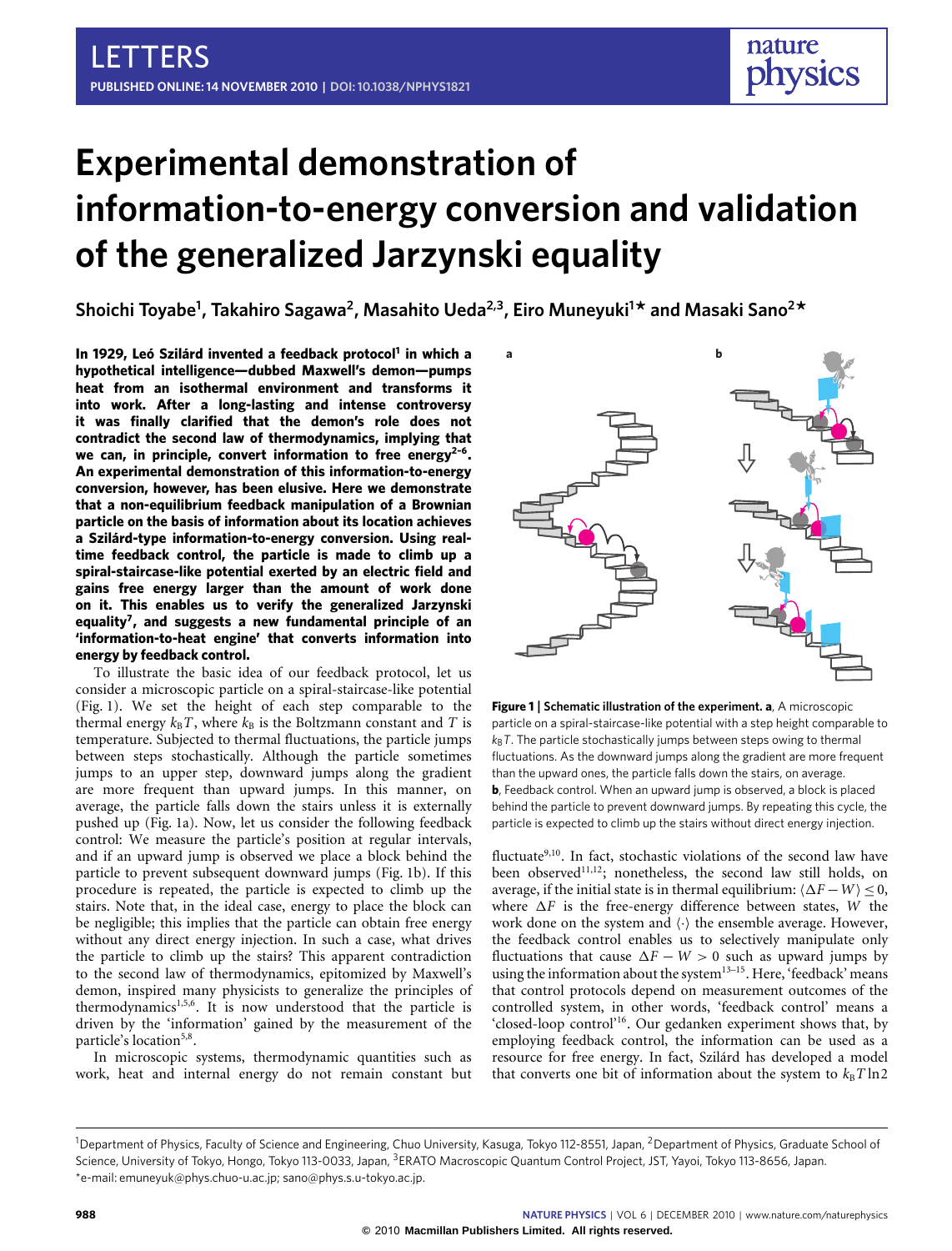

<span id="page-1-0"></span>**Figure 2** | **Experimental set-up[29,](#page-4-13)[30](#page-4-14) . a**, The particle was pinned at a single point of the top glass surface and exhibited rotational Brownian motion. To impose a tilted periodic potential on the particle, an elliptically rotating electric field (blue and pink curves) was induced (not to scale; see Methods and Supplementary Information for details). **b**, Typical potentials with opposite phases to be switched in the feedback control. The particle experienced a tilted periodic potential with a period of 180°. The height and slope were 3.05±0.03 *k*<sub>B</sub>T and 1.13±0.06 *k*<sub>B</sub>T/360° (mean±S.E., seven particles), respectively.  $\mathbf{c}$ , Feedback control. At time  $t = 0$ , the particle's angular position is measured. If the particle is observed in the angular region indicated by 'S', we switch the potential at  $t = \varepsilon$  by inverting the phase of the potential (right). Otherwise, we do nothing (left). At  $t = \tau$ , the next cycle starts. The location of region S is altered by the switching. The potential wells correspond to the steps of the spiral stairs in Fig. 1. The switching of potentials corresponds to the placement of the block.

of free energy or work<sup>[1](#page-4-0)</sup>. In other words, the second law is generalized<sup>[17](#page-4-15)</sup> as follows:

<span id="page-1-1"></span>
$$
\langle \Delta F - W \rangle \le k_{\text{B}} T I \tag{1}
$$

Here *I* is the mutual information content obtained by measurements<sup>[6,](#page-4-2)[18](#page-4-16)</sup> (see Methods). So far, the idea of a simple thermal rectification by feedback control has found applications such as the reduction of thermal noise<sup>[15](#page-4-11)</sup> and the rectification of an atomic current at low temperature<sup>[13](#page-4-10)</sup>. On the other hand, the Szilárd-type Maxwell demon enables us to evaluate both the input (used information content) and the output (obtained energy) of the feedback control and relate them operationally. Therefore, it has provided an ideal test-ground of information-to-energy conversion and played the crucial role in the foundation of thermodynamics. However, its experimental realization has been elusive. In this experiment, we develop a new method to evaluate the information contents and thermodynamic quantities of feedback systems and demonstrate the Szilárd-type information-to-energy conversion for the first time using a colloidal particle on a spiral-staircase-like potential.

A dimeric particle comprising polystyrene beads (diameter = 287 nm) was attached to the top glass surface of a chamber filled with a buffer solution [\(Fig. 2a](#page-1-0)). The particle was pinned at a single point by a linker molecule; it exhibited rotational Brownian motion (Supplementary Fig. S2). By using quadrant electrodes imprinted on the bottom glass plate, we imposed 1 MHz electric fields to simultaneously create periodic potentials and constant torque on the particle along the angle of rotation. By using this new method, a tilted periodic potential with an ideal sinusoidal shape for the particle can be achieved, which is a realization of the spiral-staircase-like potential mentioned above [\(Fig. 2b](#page-1-0), see also Supplementary Information). A feedback control was carried out under a microscope by constructing a real-time feedback system including video capture, image analysis, potential modulation and data storage. We repeated the following feedback cycle with a period of  $\tau = 44$  ms and a minimum feedback delay of 1.1 ms, as illustrated in [Fig. 2c](#page-1-0). At  $t = 0$ , the particle's angular position is measured. If the particle is observed at the angular region indicated as 'S', the potential is changed to that with an opposite phase at  $t = \varepsilon$ ; otherwise, no action is taken. At  $t = \tau$ , the next cycle begins with the measurement of the angular position. Region S was chosen for its energy advantage; in region S, the potential energy before switching is always higher than that after switching. In the case of small  $\varepsilon$ , the particle is expected to be at rest around region S just before the switching at  $t = \varepsilon$  and then jump to the rightward well of the switched potential after the switching. On the other hand, for large  $\varepsilon$ , the particle falls down in the well away from region S before the switching. In this case, with a large probability, the particle jumps down to the leftward well of the switched potential after the switching. In this manner, the feedback delay  $\varepsilon$  regulates the efficiency of the feedback control. Note that, as  $\tau = 44$  ms is sufficiently larger than the relaxation time in each well (∼10 ms) and smaller than the typical time to jump to neighbour wells (∼1 s), each feedback cycle is supposed to be a transition between equilibrium states.

In [Fig. 3a](#page-2-0), typical trajectories with the feedback control are shown. The trajectories are stepwise with a step size of 90°, which reflects the potential profile [\(Fig. 3b](#page-2-0)). We find that for small  $\varepsilon$  the particle rotates unidirectionally while climbing up the potential, whereas for large  $\varepsilon$  the particle goes down along the gradient. The rotation rate decreases monotonically with  $\varepsilon$ , as expected [\(Fig. 3c](#page-2-0)).

We then focused on the energetics during a cycle. In [Fig. 3d](#page-2-0), we show the difference between the obtained free energy  $\Delta F$  and the work done on the particle by the switching, *W* , which is averaged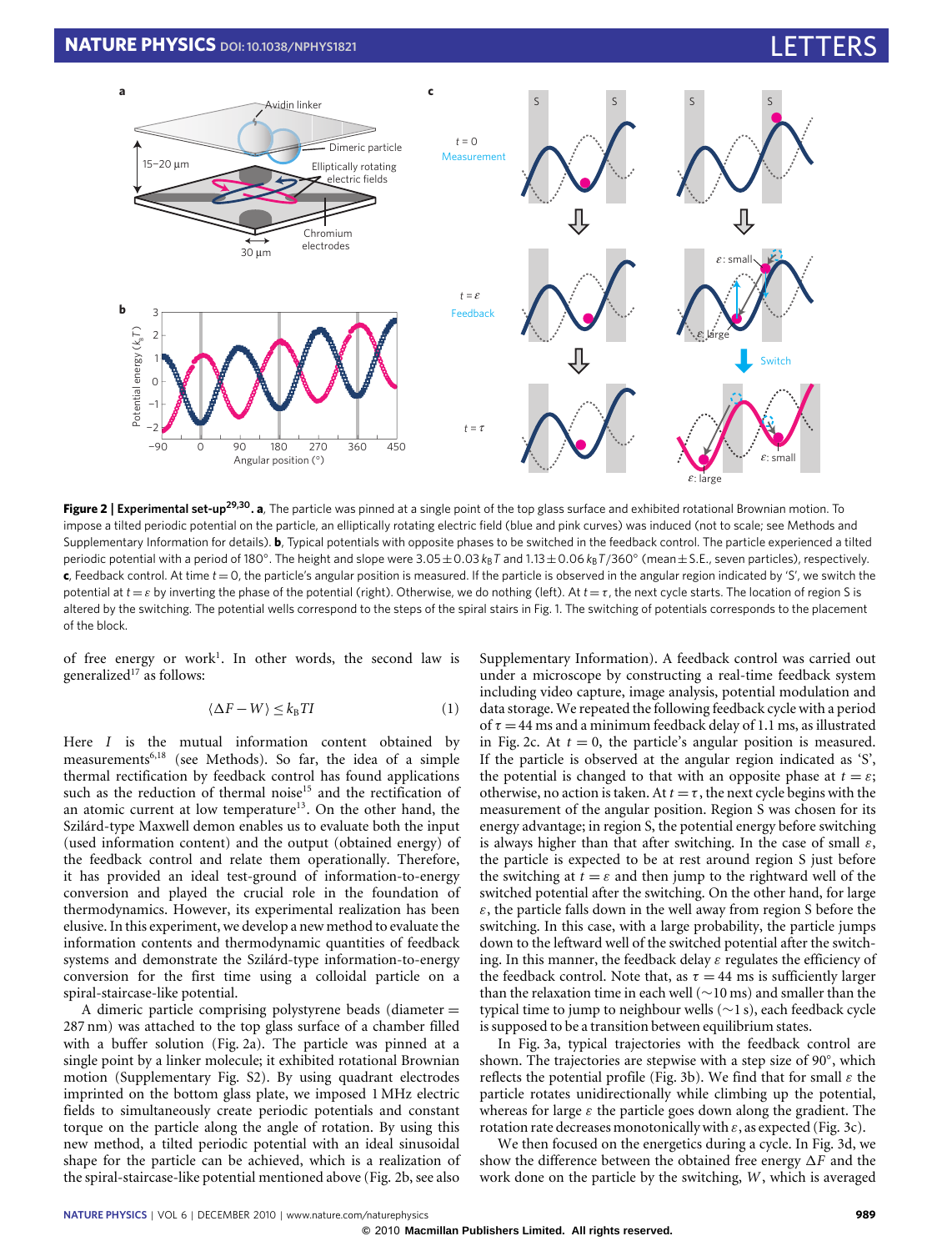

<span id="page-2-0"></span>**Figure 3** | **Trajectories, mean velocities and excess free energy under feedback control. a**, Typical trajectories for different values of the feedback delay ε. **b**, Magnified plot of the region indicated by a rectangle in **a**. The particle rotates with steps with a size of 90° reflecting the profile of the potential. Red triangles indicate the timings of the switchings. **c**, Variation of the rotation rate with feedback delay ε. The rotation rate is defined as positive when the particle climbs up the potential. Data of seven particles are averaged. Error bars indicate standard deviations among particles. **d**, 1*F*, the free-energy difference between the initial and final states of the cycle; *W*, the amount of work done on the particle by the switching calculated as the potential-energy change associated with the switching (see Methods). In cycles without switching,  $W = 0$ . (·) denotes the mean per cycle. In the shaded region, we obtain the excess free energy beyond the conventional limitation of the second law of thermodynamics. Error bars indicate standard deviations among particles.

over a cycle (see Methods). We find that  $\langle \Delta F - W \rangle > 0$  for small  $\varepsilon$ ; this implies that the particle gains a net free energy larger than the work done by absorbing heat beyond the conventional limitation of the second law of thermodynamics. For small  $\varepsilon$ , the switching mostly occurs when the particle is in region S. In such cases, the particle absorbs heat from an isothermal environment to reach region S before the measurements at  $t = 0$ , then does work on the electric field at the switching, and finally jumps to the rightward well after the switching (Supplementary Fig. S7). Although such an event is not prohibited even if we randomly switch potentials without feedback control, it is typically an accidental and rare event in accordance with the second law of thermodynamics or the fluctuation theorem<sup>[19–](#page-4-17)[21](#page-4-18)</sup>. However, the feedback control can increase the likelihood of occurrence of such an event. This is the crux of the control by Maxwell's demon. The resource of the excess free energy is the information obtained by the measurement. If the estimation error of the particle's angular position is negligible, the amount of information is characterized by the Shannon information content *I* (ref. [22\)](#page-4-19). In this study,  $I = -p \ln p - (1 - p) \ln(1 - p)$ , where *p* is the probability that the particle is observed in region S (see Methods). As noted in [\(1\)](#page-1-1), *I* can be converted to free energy of up to  $k_B T I$  (ref. [1\)](#page-4-0). In our system, for the shortest feedback delay ( $\varepsilon$  = 1.1 ms), *p*, *I* and  $\langle \Delta F - W \rangle$  were 0.059, 0.22 and  $0.062 k_B T$ , respectively (Supplementary Fig. S9). This gives the efficiency of the information-to-energy conversion as  $\langle \Delta F - W \rangle / k_B T I = 28\%$ . 100% efficiency can be achieved by quasistatic information heat engines such as the Szilárd engine<sup>[1](#page-4-0)</sup>.

Although the second law concerns only the average, or the first-order cumulant, of the stochastic quantity  $\Delta F - W$ , Jarzynski pointed out that the second law naturally emerges as the first-order cumulant expansion of the following equality that involves  $\Delta F - W$ 

to all orders<sup>[23](#page-4-20)[,24](#page-4-21)</sup>:  $\langle e^{(\Delta F - W)/k_B T} \rangle = 1$ . Recently, the Jarzynski equality, which assumes a prescribed control scheme, was generalized to systems with a feedback control as follows<sup>[7](#page-4-3)</sup> (see Methods for heuristic derivation):

<span id="page-2-1"></span>
$$
\langle e^{(\Delta F - W)/k_{\rm B}T} \rangle = \gamma \tag{2}
$$

where  $\gamma$  is an experimentally measurable quantity and is defined as the sum of the probabilities that the time-reversed trajectories are observed under time-reversed protocols for all possible protocols (see Methods). From its definition,  $0 \le \gamma \le 2$  in our system. Whereas *I* concerns the information obtained by the measurements,  $\nu$  quantifies how efficiently we use the obtained information for the feedback control. If we control the system perfectly and deterministically, a time-reversed trajectory is always realized under the time-reversed protocol;  $\gamma$  then takes its maximum value. We repeated time-reversed cycles with and without switchings to obtain  $\gamma$  with a period of 220 ms, which is sufficiently long to ensure that the initial state of the cycle is relaxed to equilibrium.

[Figure 4](#page-3-0) shows that the conventional Jarzynski equality is violated in the presence of the feedback control. For large  $\varepsilon$  where  $\langle \Delta F - W \rangle \leq 0$ , the second law holds on average, but the Jarzynski equality is violated. On the other hand, the generalized Jarzynski equality [\(2\)](#page-2-1) holds over a broad range of  $\varepsilon$  [\(Fig. 4a](#page-3-0)), showing that equality [\(2\)](#page-2-1) expresses the effect of feedback control to all orders.  $\gamma$  seems to converge to unity in the limit of infinite  $\varepsilon$ ; here, the angular position at the switching becomes independent of that at the measurement, and the conventional Jarzynski equality recovers. For a close examination, we plotted the discrepancy between  $\gamma$  and  $\langle e^{(\Delta F - W)/k_B T} \rangle$  and its convergence in [Fig. 4b](#page-3-0) and c, respectively. The small discrepancy, less than 3%, for small  $\varepsilon$  [\(Fig. 4b](#page-3-0)) is supposed to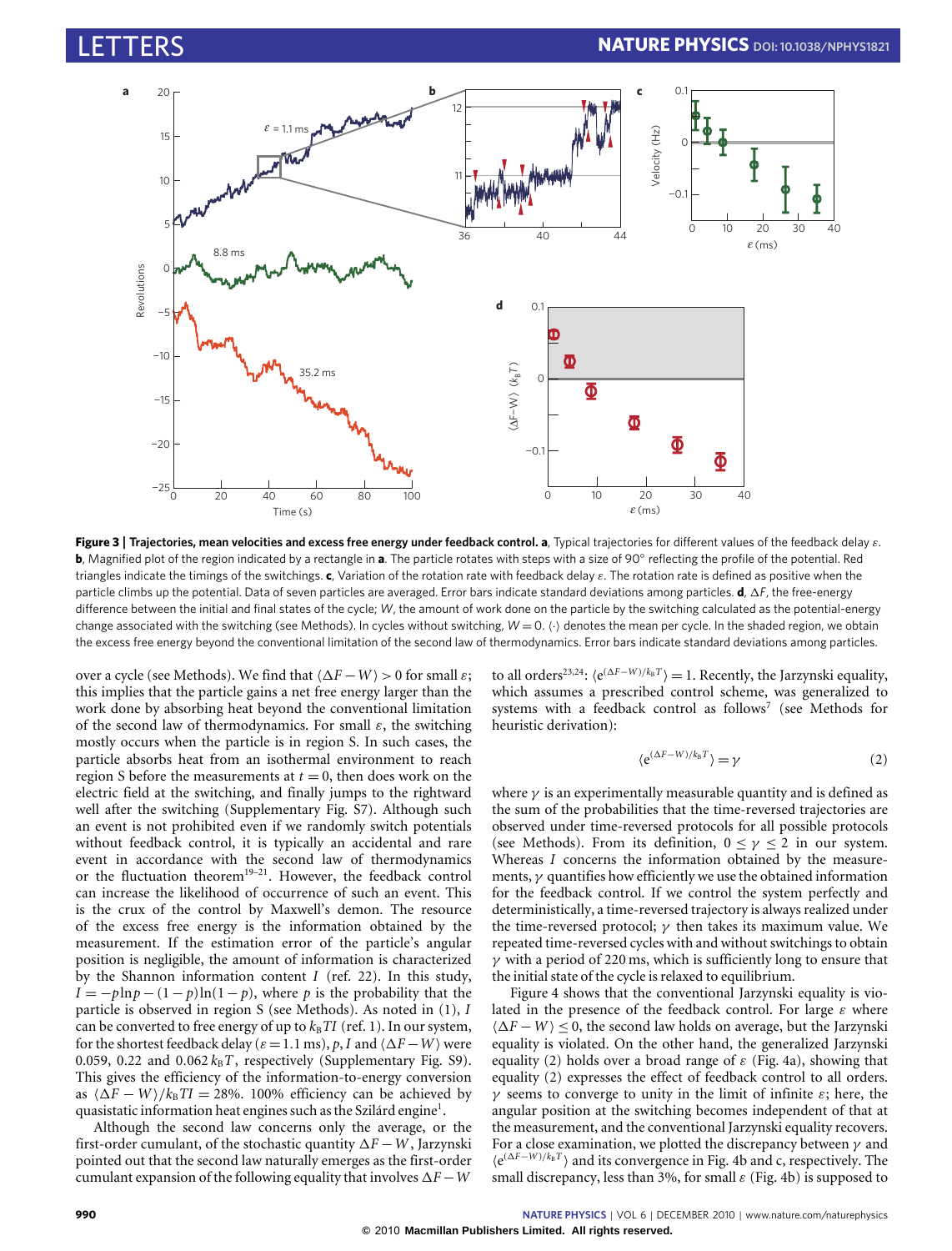

<span id="page-3-0"></span>

[ $\langle e^{(\Delta F - W)/k_B T} \rangle - \gamma$ ]/ $\langle e^{(\Delta F - W)/k_B T} \rangle$ , as a percentage. **c**, Convergence of the estimate of  $\langle e^{(\Delta F - W)/k_B T} \rangle$  as a function of the number of cycles, plotted for different feedback delays  $\varepsilon$ . Error bars indicate standard deviations among particles.

result from the definition of the states. The equality assumes that each cycle starts from an equilibrium state. However, as the probability that the particle escapes from the well is not zero, an equilibrium state cannot be realized in a precise sense. Although the typical escape time ( $\sim$ 1 s) is much larger than the period of cycle (44 ms), it is possible that such a small discrepancy arises. It is known that a large number of cycles is necessary for the Jarzynski equality to converge owing to the exponential average<sup>[24](#page-4-21)</sup>. We repeated more than 100,000 cycles for each  $\varepsilon$  and confirmed the convergence of the left-hand side of [\(2\)](#page-2-1) [\(Fig. 4c](#page-3-0)). The validity of [\(2\)](#page-2-1) verifies a new fundamental principle of an 'information-heat engine', which converts information to free energy, in terms of all orders.

As the energy converted from information is compensated for by the demon's energy cost to manipulate information<sup>2-[4](#page-4-22)</sup>, the second law of thermodynamics is not violated when the total system including both the particle and demon is considered. In our system, the demon consists of macroscopic devices such as computers; the microscopic device gains energy at the expense of the energy consumption of a macroscopic device. In other words, by using information as the energy-transferring 'medium', this information-to-energy conversion can be used to transport energy to nanomachines<sup>[25](#page-4-23)[,26](#page-4-24)</sup> even if it is not possible to drive them directly (Supplementary Fig. S1). The next step will be to extract work from the obtained free energy explicitly by coupling the system with a microscopic transducer. This can cause a further loss of the conversion efficiency. However, in this study, compared with the obtained free energy of  $\sim k_B T$ , a huge amount of energy was consumed for the information processing at the macroscopic level. The future challenge is to realize a nanoscale information-processing device such as an artificial molecular motor<sup>[27](#page-4-25)</sup>, in which both the demon and the controlled system are microscopic.

### **Methods**

**Experimental set-up.** A dimeric particle composed of particles (287 nm diameter, Seradyn) was non-specifically attached to the top glass surface by means of a streptavidin linker coated on the particle's surface. To impose a tilted periodic potential on the particle, an elliptically rotating electric field was induced by applying 1 MHz sinusoidal voltages on the quadrant electrodes patterned on the bottom glass surface. The direction of the long axis of the elliptically rotating electric field corresponds to the local minima of the potential. By changing the direction of its axis, we inverted the phase of the potential. The particle was observed on an upright microscope equipped with a high-speed camera at a period of 1.1 ms with an exposure time of 0.3 ms. Potentials were measured from transition probabilities. More than 100,000 feedback cycles were carried out for each feedback delay  $(\varepsilon)$ . See Supplementary Information for details.

**Free energy and work.** Each potential well separated by peaks was defined as a state (Supplementary Fig. S6). The free energy of state *k* was calculated as  $F_k = -k_B T \ln[\int dx e^{-U(x)/k_B T}]$ , where  $U(x)$  is the potential energy at angular position *x*, and the integration is carried out in the angular region corresponding to state *k*. As the shapes of all the wells are almost the same, the free-energy difference between states is nearly equal to the difference of the potential energies of their local minima. The work done on the particle, *W* , was calculated as the potential-energy change associated with the switching: the potential energy after the switching minus that before the switching. In cycles without switching,  $W = 0$ .

**Information content.** For an event  $k$  with a probability of occurrence  $p(k)$ , the Shannon information content associated with this event is defined as −ln*p*(*k*). This definition leads to well-defined properties that the information content should satisfy<sup>[22](#page-4-19)</sup>. The average Shannon information content becomes  $I \equiv -\sum_k p(k) \ln p(k)$ . Measurements are usually accompanied by errors, which reduce the amount of information that can be used. Although *I* denotes the amount of the information embedded in the system, the mutual information content, *I'*, denotes the amount of information that is obtained by the measurement<sup>[7](#page-4-3)[,18](#page-4-16)</sup>:  $I' \equiv \sum_{k,m} p(m|k)p(k)\ln p(m|k)/p(k)$ , where  $p(m|k)$  is the conditional probability that the outcome of the measurement is the *m*th event when the *k*th event occurs actually. If the measurement is free from error,  $p(m|k) = \delta_{k,m}$  ( $\delta_{k,m} = 1$  if  $k = m$ , and otherwise 0). In such a case,  $I' = I$ . In the present experiment, we distinguished two events: the particle is observed in region  $\bar{S}$  or not with negligible measurement errors. Then, the (average) Shannon information content per cycle becomes the so-called binary entropy function:  $I = -p\ln p - (1-p)\ln(1-p)$ , where *p* is the probability that the particle is observed in region S.

**Generalized Jarzynski equality and feedback efficacy.** Let us consider the situations in which we make measurements without error and divide the phase-space of the particle into several regions. Then, in each region, a more detailed expression of the Jarzynski equality holds<sup>[28](#page-4-26)</sup>:  $\langle e^{(\Delta F - W)/k_B T} \rangle_A = P^{\dagger}(A)/P(A)$ , where  $\langle \cdot \cdot \cdot \rangle_A$  is the ensemble average over trajectories under the condition that the particle is observed in region A ( $A = S$  or outside S in our set-up) with probability  $P(A)$ , and  $P^{\dagger}$ (A) is the probability that the particle is observed in A under the time-reversed control protocol. Without feedback control, this detailed equality reproduces the Jarzynski equality as  $\langle e^{(\Delta F - W)/k_B T} \rangle = \sum_A P(A) \langle e^{(\Delta F - W)/k_B T} \rangle_A = \sum_A P^{\dagger}(A) = 1$ . In contrast, with feedback control,  $P^{\dagger}(\mathbf{A})_{\mathbf{A}}$  is no longer a single probability distribution in terms of A, because the control protocols depend on A. Therefore,  $\sum_{A} P^{\dagger}(A)$ is not necessarily equal to unity. In such cases, the Jarzynski equality needs to be generalized to [\(2\)](#page-2-1), where  $\gamma = \sum_{A} P^{\dagger}(A)$ .

We measured the feedback efficacy,  $\gamma$ , as follows (see Supplementary Fig. S8). In the forward feedback cycle, we measured the particle's angular position at  $t = 0$  and (1) switched or (2) did not switch the potential at  $t = \varepsilon$  depending on the angular position. Corresponding time-reversed trajectories are that the particle is observed in the region (1) S at  $t = \tau$  after the switching at  $t = \tau - \varepsilon$  or (2) outside S without switching. Let the occurrence probabilities of time-reversed trajectories under timer-reversed protocols be  $p_{sw}$  and  $p_{ns}$ , respectively. Then,  $\gamma$  is  $\gamma = p_{sw} + p_{ns}$ . From its definition, if there are *m* states to be distinguished (*m* = 2 in our experiment: whether the particle is in region S or not),  $0 \le \gamma \le m$ . We repeated time-reversed cycles with/without switchings to obtain  $\gamma$  with a period of 220 ms, which is sufficiently long to ensure that the initial state of the cycle is relaxed to equilibrium.